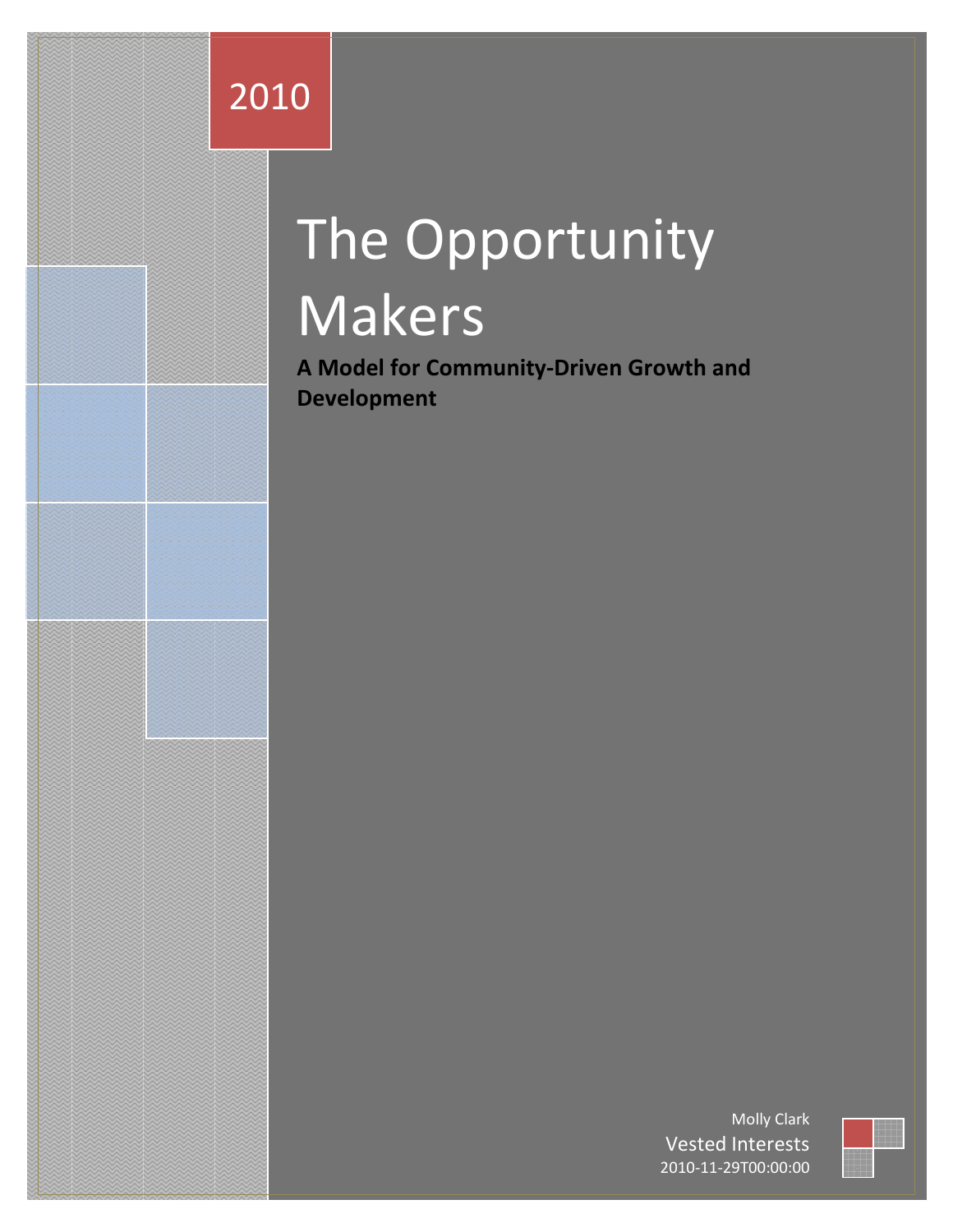### **Fabiola**

## **The Blooming of an Opportunity Maker**

*Fabiola is a Mexican immigrant and married mother of three. She joined Monument Futures, an economic development center in Concord, California in 2004, when our Day Labor program started a program for women. Prior to joining Monument Futures, Fabiola cleaned houses for a commercial cleaning company, working long hours for a pittance, earning \$20 per day. At the time, she had never touched a computer, spoke no English and saw no pathway to a better life for herself and her family.* 

*Through Monument Futures Day Labor Program, Fabiola was able to get housecleaning jobs as an independent contractor earning \$10 per hour with a minimum of 4 hours per job. Recognizing her ambition and talent, Monument Futures' staff invited Fabiola to join the Women's Leadership Team, where she set a goal of owning a business. She was among the first to take advantage of Monument Futures' computer training program, and encouraged others to do so as well. To build her business skills, Monument Futures referred her to the Women's Initiative for Self Employment microenterprise training program, where she learned the essentials of planning and running a business. When Monument Futures sponsored site visits to other model programs in the area, including Caminos, Plaza Comunitaria and WAGES, Fabiola, with others, began advocating to bring these programs to Concord.* 

*Today, Fabiola is co-owner of her own business, Fiesta Party Rental, and uses Microsoft office to plan, promote and manage her business. With another Monument Futures member, she launched, coordinated and taught Plaza Comunitaria, a new Spanish literacy program, at Monument Futures. (Thanks to Fabiola, Plaza Comunitaria graduated its first class of 13 previously illiterate individuals in 2007. At their graduation, one said that, for the first time in her life, she could walk into a bank solo! [by myself!], sign a check and know what she is signing.) Fabiola joined Monument Futures' Board of Directors in January of 2008. In forums co-sponsored by Monument Futures, Monument Community Partnership and the City of Concord, she and her colleagues have voiced their priorities on redevelopment and economic development measures that would benefit their families, their career potential and the people who live in this community.* 

*Fabiola would now like to see the creation of more businesses in the Monument that not only provide important goods and services, but also create investment and asset-building opportunities for people who live here. And now she knows the people who could make it happen.* 

**Is Fabiola unique in her talent and ambition? Not in our experience. Every day, by the hundreds, Fabiola and others like her can be found in our under-resourced communities. Is it solely her intelligence and ambition that has gotten Fabiola this far? There is no question that her personal qualities are a key ingredient. But it also takes social networks, reliable information, educational opportunities and financial resources for the Fabiolas of the world – just like anyone else-- to use their talents for self-fulfillment, economic success and contributions to the community.** 

e mee eeuwee geens de maar de bande eeuwe eeuwe de geen de de maar de de mee eeuwe de geens de daar de de mee e

Molly Clark, November 29, 2010

Vested Interests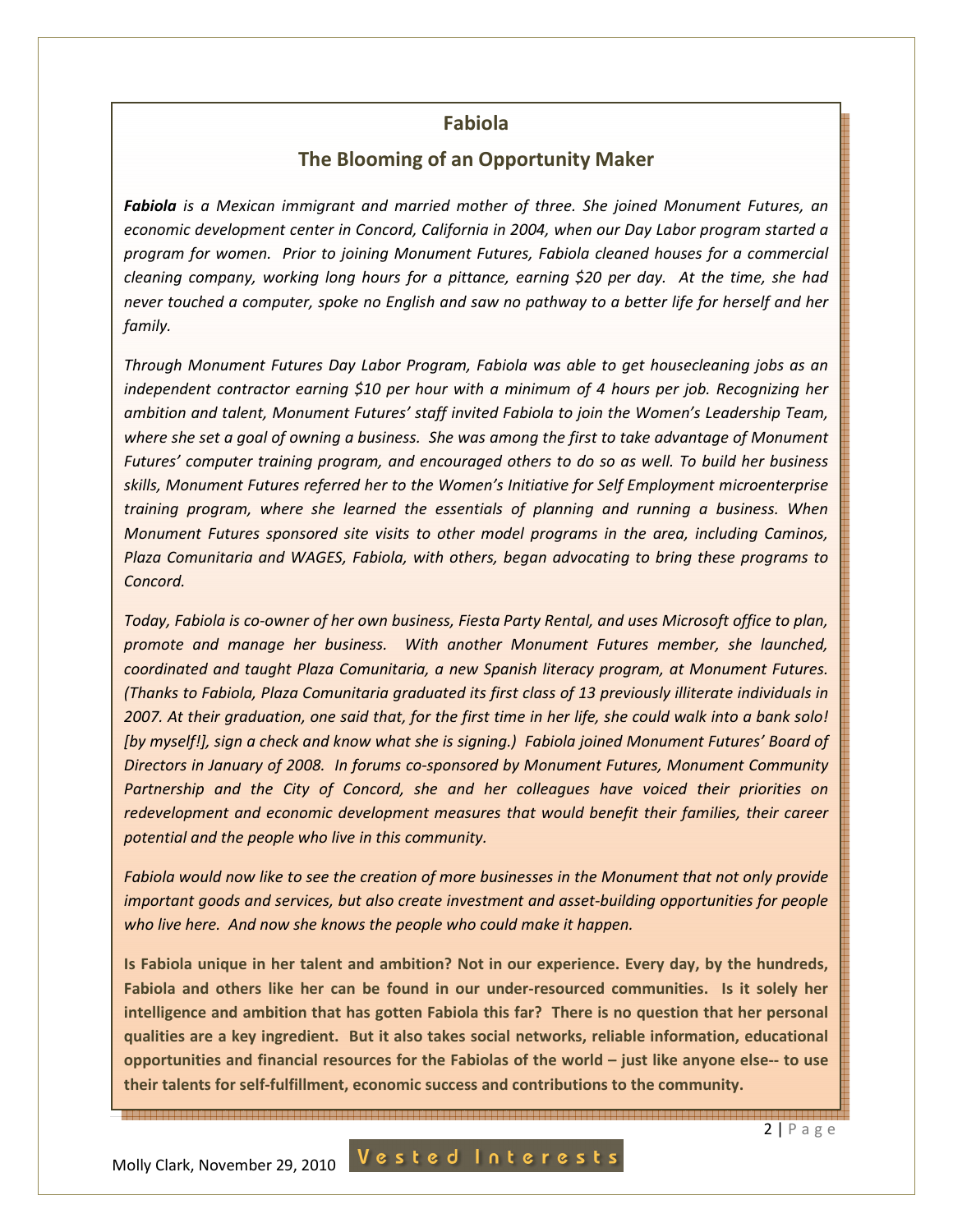**Vested Interests** has created an approach to development in low income communities called The Opportunity Makers. This is a practical, resident-driven model of social change that has been intensively tested and developed over ten years through Monument Community Partnership (MCP), a place-based community-building initiative in the Monument Corridor neighborhood of Concord, California.

The Opportunity Makers is designed to complement existing community-building models and can be readily adapted by other practitioners in the social equity field. In combination with other best practices, this model can accelerate the pace of community transformation, create greater equality of opportunity, and increase the social status of low income residents not as a long-term goal, but *now*, as a function of implementing the model.

#### **In The Opportunity Makers Approach:**

- $\triangleright$  Residents<sup>i</sup> are full partners and have equal status with equity activists, service professionals and government agencies in community decision-making and development;
- $\triangleright$  By working as peers with residents, service providers and government agencies meet their objectives more effectively and have greater impact;
- $\triangleright$  Growth and development are dynamic, sustainable and avert gentrification, because residents are drivers of change.

#### **Two Key Elements of the Model:**

- 1. A robust *resident engagement and leadership development vehicleii* that:
	- o Builds the capacity of residents to become versatile community problem-solvers and generators of community change;
	- $\circ$  Combines personal and community development in a mutually reinforcing process;
	- $\circ$  Continually expands residents' social networks and sphere of influence over time.
- 2. A dynamic institutional *community-building incubator*<sup>*iii*</sup> that:
	- o Creates a framework to restructure the social, resource, and policy infrastructures of both low income and better-off communities;
	- o Supports, resources and provides a platform for resident-generated solutions to community challenges;
	- $\circ$  Engages a broad group of community stakeholders and decision-makers, and builds their capacity to work in peer-based partnership with residents;
	- o Creates strong, productive relationships and social networks among stakeholders from all different backgrounds, who would otherwise be unlikely to meet or collaborate.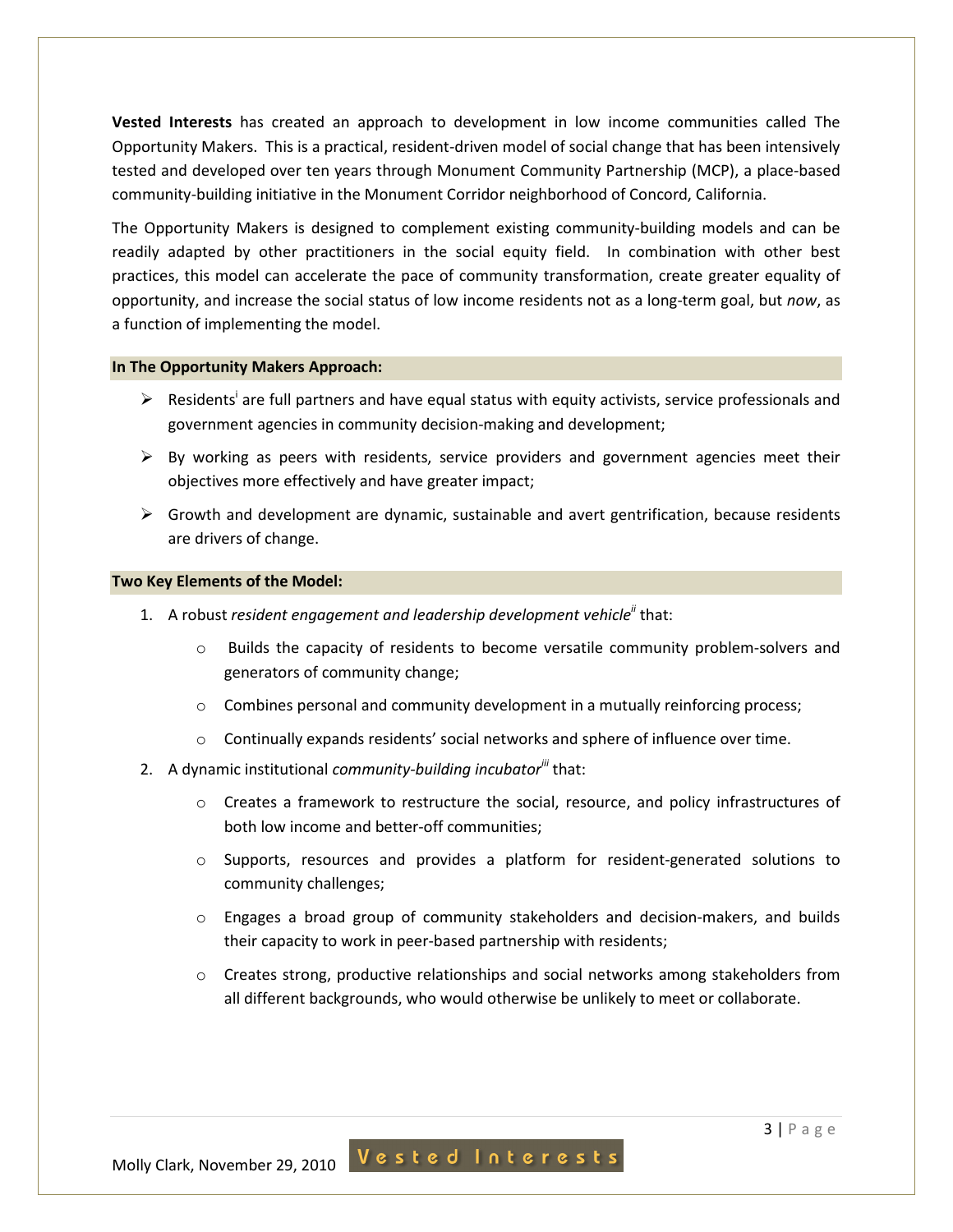#### **Overview of** *The Opportunity Makers* **Process and Roles:**

In the Opportunity Makers model, the aim is to create a continuous and growing pipeline of resident problem-solvers who have an expanding sphere of influence and impact in the community. These are people distinguished by their motivation to help themselves and others, and who are looking for opportunities to act on this motivation. We talk about this "pipeline" of potential leaders in three progressive phases of personal and leadership development:

- **Opportunity Seekers**—residents who are actively looking for opportunities for a better life.
- **Opportunity Users**—residents who are actively using opportunities for self-development.
- **Opportunity Makers**—residents who are actively generating social and economic opportunities for themselves and others, and increasingly influence community growth and development.

Likewise, there are three categories of community resources that are essential for a community to thrive:

- **Basic services and resources**—such as food, jobs, housing, and health care.
- **Self-development services and resources**—such as schools, training programs and financial institutions.
- **Generative services and resources**—such as leadership development programs and incubators.

#### *Role of the Community Engagement and Leadership Development Vehicle:*

The role of the Community Engagement and Leadership Development vehicle is to search for and engage a core group of people to become an initial team of Opportunity Makers. At the outset, these are not necessarily the most visible community activists. They are people who are the natural connectors and problem-solvers in the community, whom other residents trust and turn to for help. Once a handful of these leaders are engaged and provided with support and resources, *they* are the ones who find, organize and mentor other residents who have leadership potential.

Unlike most community organizing models, this team of initial leaders do not advocate for change. They generate change – they are the community's trail-blazing group of social entrepreneurs. In collaboration with other residents and other stakeholders, they identify and analyze key community challenges, set goals, and plan, implement and evaluate solutions.

#### *Role of the Community-Building Incubator:*

The role of the Community-Building Incubator<sup>iv</sup> is to provide a center for strategic, intentional community action that is aligned with residents' capacities, goals and needs. It assures that community action not only promotes, but models social equity—meaning genuine partnership between residents and other stakeholders. Thus it not only incubates tangible community change--it serves as a powerful vehicle for restructuring the attitudes, behaviors, social networks and social norms of participants and the broader community.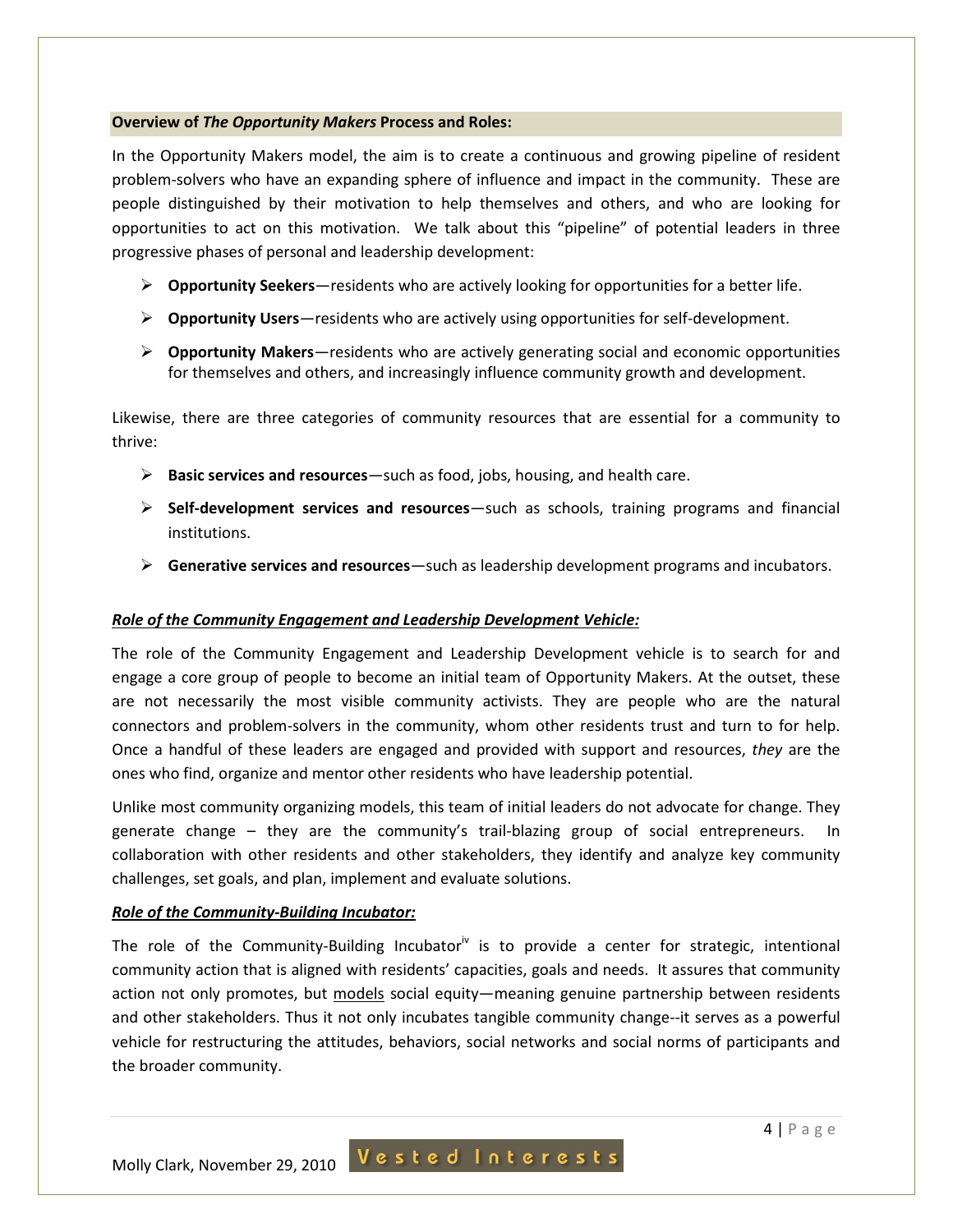Once established, the Leadership Team and the Community-Building Incubator work together in a mutually reinforcing process of growth and development, in which residents become initiators and cocreators of change with the cooperation and support of community power brokers. In a cycle that provides mutual benefit, residents increasingly influence or create community services, resources and social policies, "making" opportunity; and this allows service providers and policy makers achieve their objectives in a much more pertinent, powerful and sustainable way.

The Opportunity Makers cycle of community change **starts here** and produces the following outcomes:



Molly Clark, November 29, 2010 Vested Interests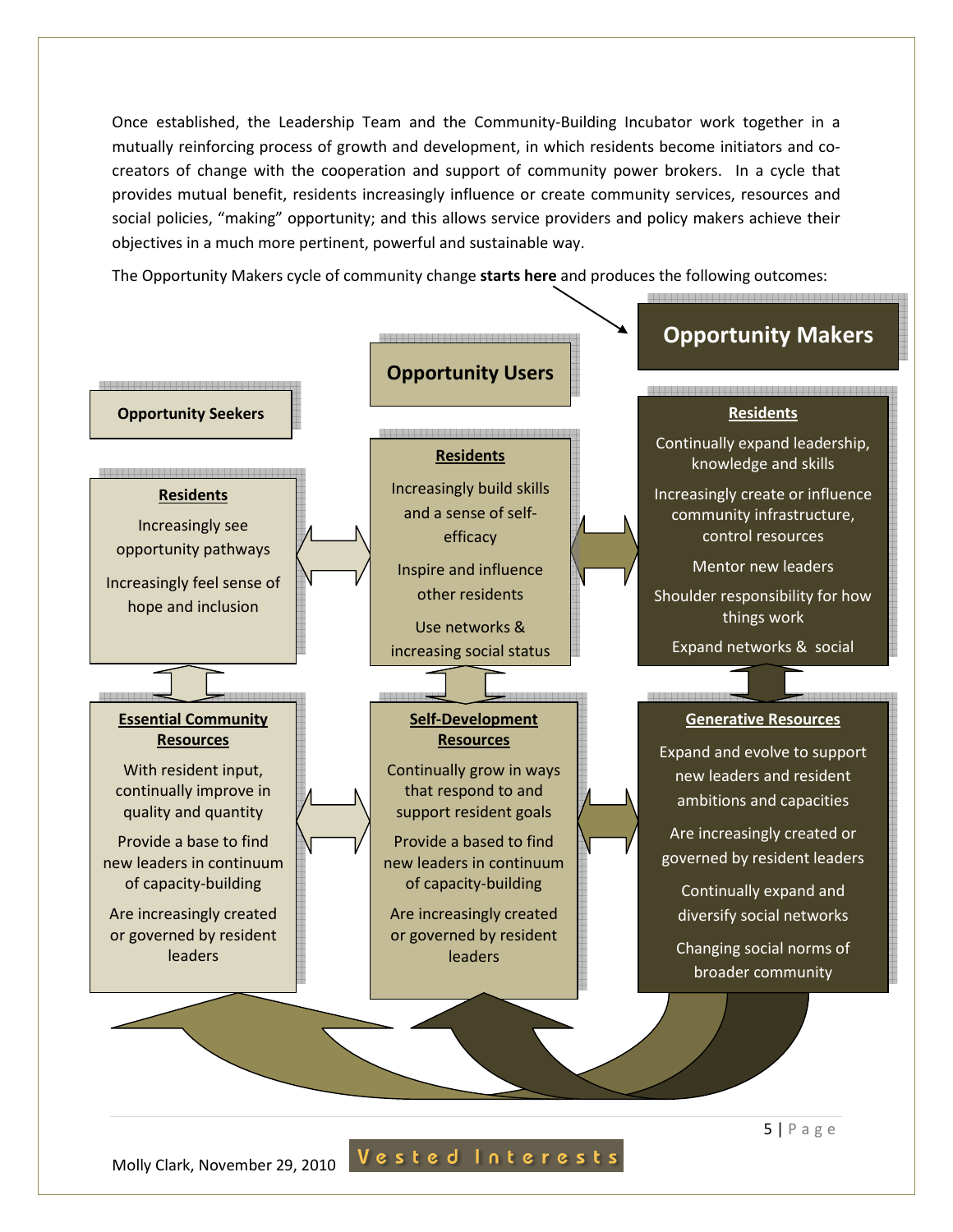#### **Opportunity Makers: A "People Capability Maturity Model" based on Social Networks**

Organizations are now competing in two markets, one for their products and services and one for the talent required to produce or perform them. An organization's success in its business markets is determined by its success in the talent market….

As agility in responding to continual change in technological and business conditions has become critical to success, organizations must strive to create learning environments capable of rapidly adjusting to the changes engulfing them. A critical component of agility is a workforce with the knowledge and skills to make rapid adjustments and the willingness to acquire new competencies. In fact, an agile workforce may reduce some of the stress currently being experienced as a talent shortage.

The above quotation is from the introduction to the "People Capability Maturity Model (P-CMM)." Though P-CMM was developed at Carnegie Mellon University in the context of the software development industry, the same underlying principle applies to community development: *The success of a community (or society) is contingent on its capacity to continually engage and develop the creativity and talents of the people who live and work there.*

Before all else, the baseline capacity that any community needs in order to thrive is a strong social infrastructure. In the legal world, this baseline capacity would be called a *precondition*, defined as "a condition that must be fulfilled before other things can happen or be done."vi As Robert Putnam has argued, our society, our economy and our democracy all depend on strong social bonds in order to work. <sup>vii</sup>

One of the biggest obstacles to self-determination and the social and economic mobility of low income residents is the isolation of low income from better-off communities, and sometimes fragmentation within low income communities themselves.<sup>viii</sup> If, as Richard Wilkinson and Kate Pickett<sup>ix</sup> assert, inequality and low social status are root causes of poor health and other social problems in the U.S., it is the social disconnection of low income residents that perpetuates and exacerbates inequality.

That is why The Opportunity Makers model focuses first on building peer-based relationships and social networks as the starting point of all other community-building efforts. Furthermore, at the outset we establish a level playing field for social action in which residents and other stakeholders are *genuine* equals, regardless of background and experience: As human beings, we are equal in our resourcefulness and our problem-solving capacities; and in isolation from one another, we are equal in our inability to make things better. Like the gears of a machine that has been dismantled, none of us can solve inequality on our own. The power of social change comes to all of us *only* when we find a way to mesh.

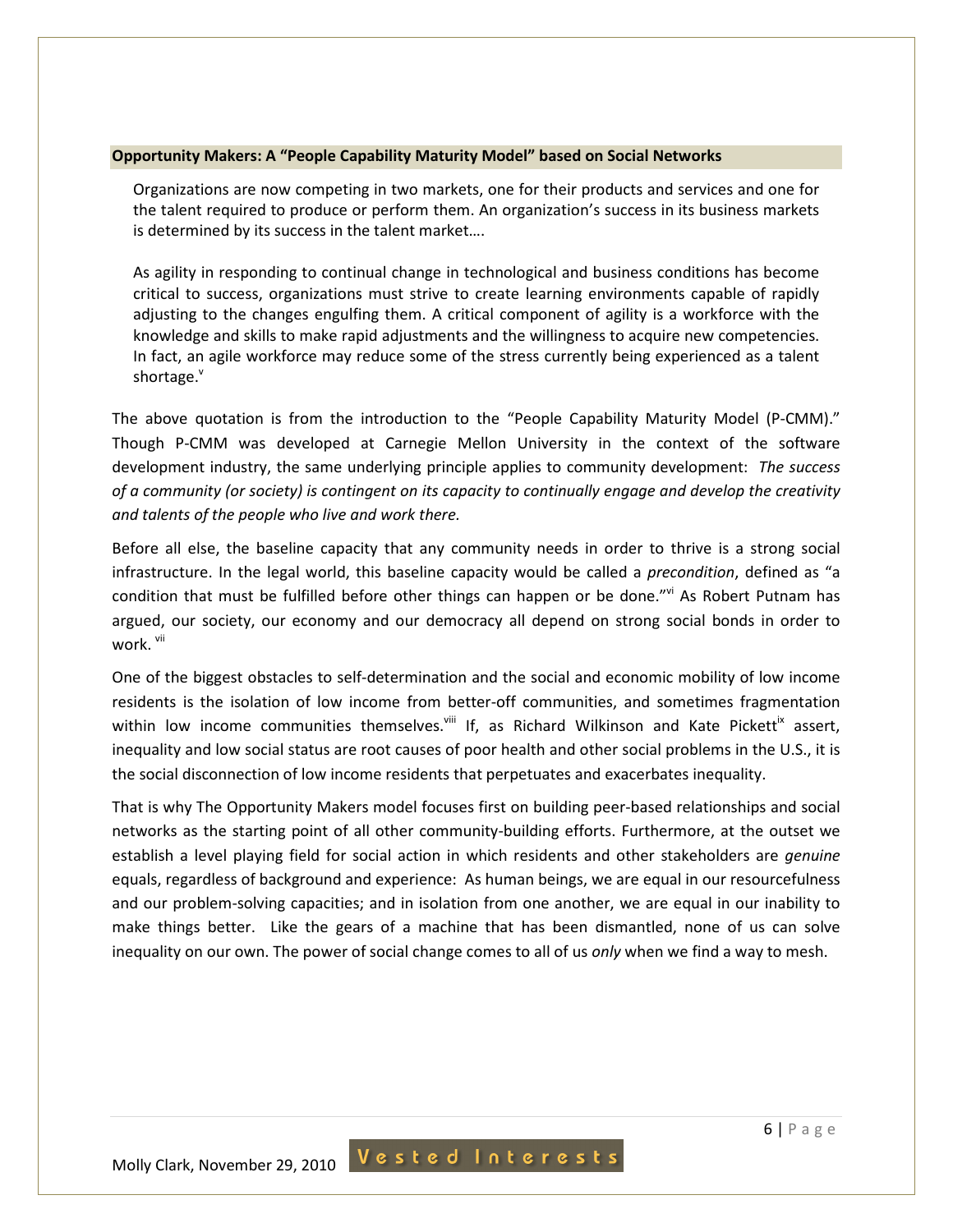#### **About Vested Interests and Molly Clark, Founder**

**Vested Interests** is a new social venture that addresses a critical gap in the social equity movement: creating peer-based social ties between low income and better-off communities as the most direct path to changing social norms and generating support for a more equitable and sustainable society. The Vested Interests approach focuses on building the social networks, the problem-solving capacities, and the social status of people who live in low income communities. It is called Vested Interests, *because everyone has something to contribute to and something to gain from closer social ties and shared prosperity*.

 The Opportunity Makers and other Vested Interests models are based on the Vested Interests Interpersonal Theory of Change, in which social networks, social action, and policy change interact in a self-reinforcing dynamic. Social networks create the fertile social conditions essential for social equity programs and policy change efforts to take root and flourish, accelerating progress toward a more equitable, cohesive and sustainable society.

As Vested Interests' founder, I bring 30 years of experience in models that build social equity, spanning the worlds of community-building, economic development, public health and social enterprise. My experience includes executive management, strategic planning, organizational development, community organizing, leadership training and fundraising. Throughout my career, I feel lucky to have worked with cutting-edge grassroots and national organizations, including Working Capital, Community Catalyst, the Family Independence Initiative, and MentorNet. And most recently, I joined the Board of Directors of People's Grocery, a leading community-based food justice organization in Oakland, California.

My proudest achievements to date were as Executive Director of both Monument Community Partnership and Monument Futures in Concord, California. These organizations succeeded in doing what few believed possible: redefining a city to include some of its most marginalized residents – day laborers and undocumented immigrants – as respected peers, community leaders, benefactors and visionaries in their own right.

I created Vested Interests as a vehicle to help other communities and social equity practitioners weave social network-building models into their current practices and push experiments that create social capital into new territory. If we do this on an ambitious enough scale, we can make substantial strides in creating social equity and reducing the wealth gap--not just within our lifetimes, but within the next three to five years.

If you are interested in applying The Opportunity Makers or other Vested Interests models in your community or social equity initiative, or simply want to learn more about the Vested Interests approach, please visit our web site at www.vestedinterest.org or contact me at:

**Molly Clark, Founder Vested Interests 415-331-5043 - Office 415-302-2433 - Mobile**  molly@vestedinterests.org